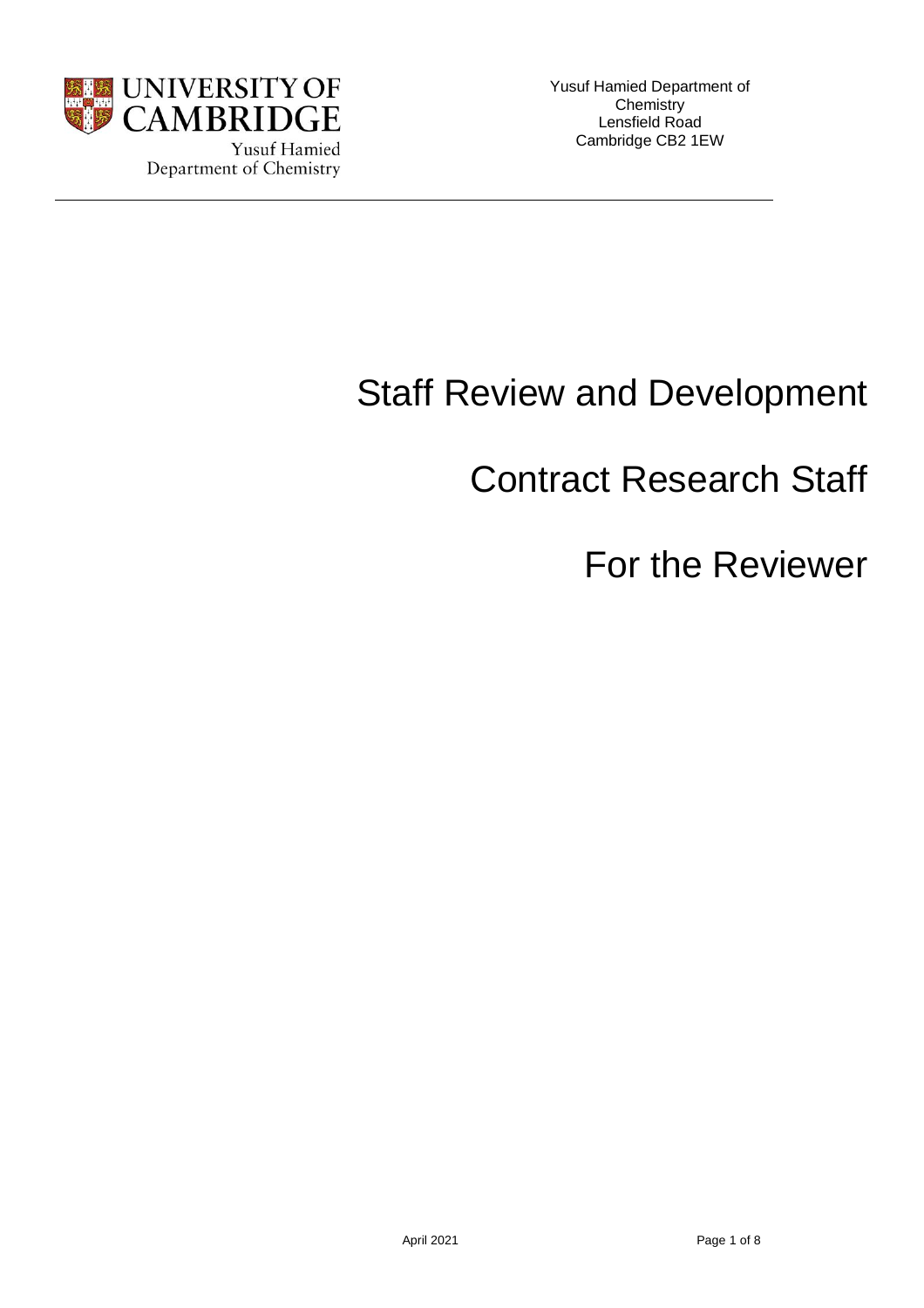

# **Contents**

**1. About Staff Review and Development (SRD)** 

# **2. SRD in the Department**

- a. SRD Process: Five easy steps!
- b. SRD Resources:
	- i. Training, booklets and forms:
		- 1. Self Review Form
		- 2. Additional Agenda Items Form
		- 3. PD25 Staff Review and Development Record
		- 4. PD26 Personal Development Plan

# **3. Information for the Reviewer**

- a. A good review meeting
- b. Preparing for a review meeting
- c. During a review meeting
- d. After a review meeting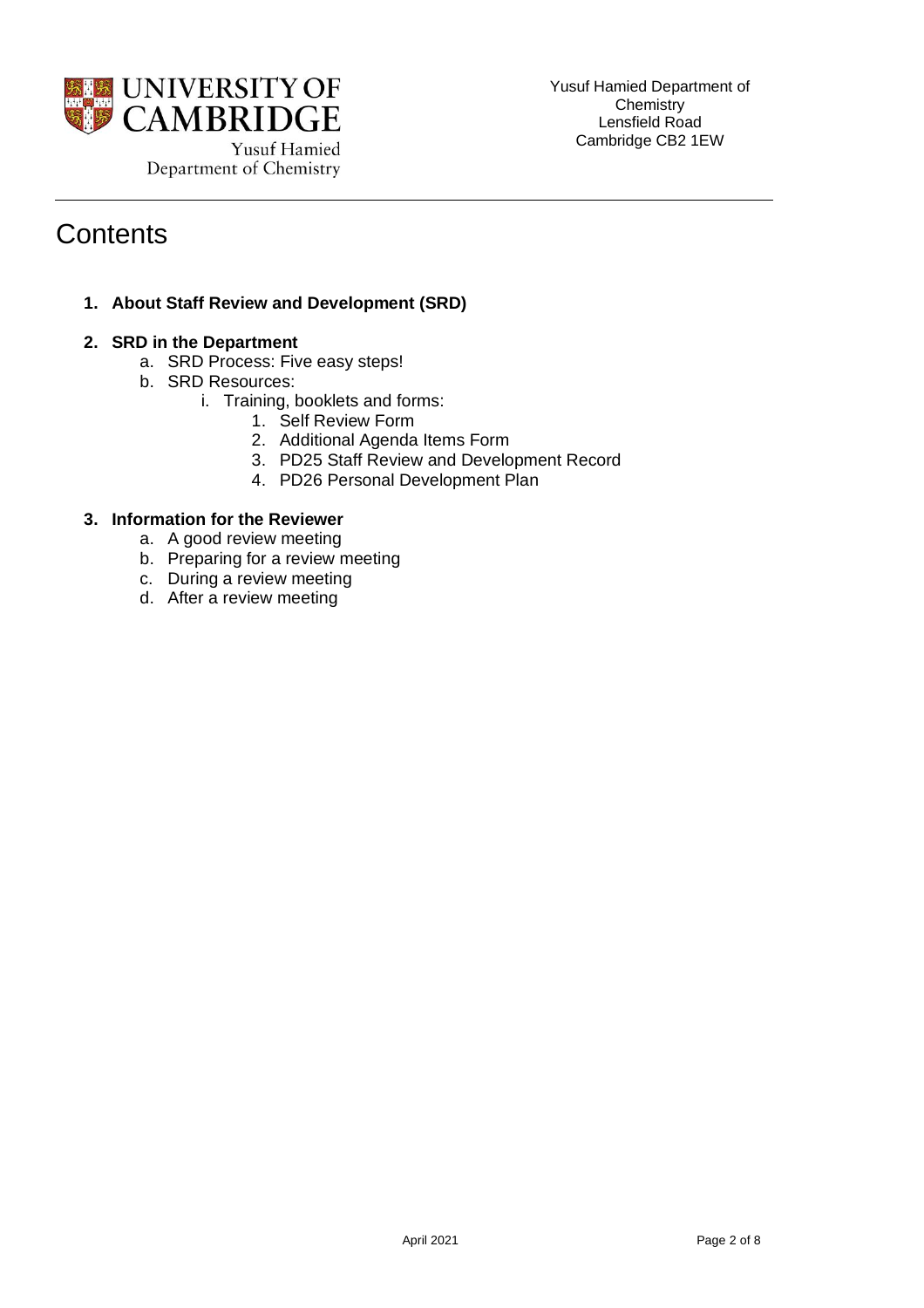

# 1. About Staff Review and Development

# **What is Staff Review & Development (SRD)?**

SRD is an essential part of the University's commitment to developing staff and to delivering a high quality service, providing a way of balancing your needs and ambitions with the University's overall objectives.

The review process should enhance work effectiveness and facilitate career development by encouraging staff to discuss their achievements, address challenges, set targets and consider their training and personal development requirements. It should ensure that members of staff are clear about their responsibilities and have a formal regular opportunity to discuss any help they may need in meeting them. This process does not replace good management practice, nor is it used as a disciplinary tool or a means of determining pay.

**In Chemistry, the Head of Department, reads and signs every completed SRD form for Research Staff.** The details of the review discussion remain confidential between yourself, your reviewer, the Head of Department and the Welfare, Training and Development Adviser.

# **How is SRD carried out?**

There are three key stages in the SRD process:

- **1. Preparation** (relevant training, taking stock, looking ahead)
- **2. Discussion** (through a formal, regular review meeting)
- **3. Recording** (noting the agreed actions and objectives)

# **Who will carry out my SRD review and how often?**

Normally your line manager/supervisor but may also be an appropriate senior member of staff. For queries/concerns regarding your reviewer, contact Kathleen Pickett or Marita Walsh.

You first review should take place 12 months after your appointment and thereafter annually.

# **How can I find out more information?**

**The Departments' SRD scheme:** <http://www-ch-int.ch.private.cam.ac.uk/staff-resources/contract-research>

**The University's Guidelines:** https://www.hr.admin.cam.ac.uk/policies-procedures/staff-review-anddevelopment

# **Who can I contact for advice?**

**Kathleen Pickett Welfare, Training and Development Adviser** Tel: 36448 E-mail [kjp45@cam.ac.uk](mailto:kjp45@cam.ac.uk)

**Marita Walsh Support Services Manager** Tel: 36453 E-mail [mjw91@cam.ac.uk](mailto:mjw91@cam.ac.uk)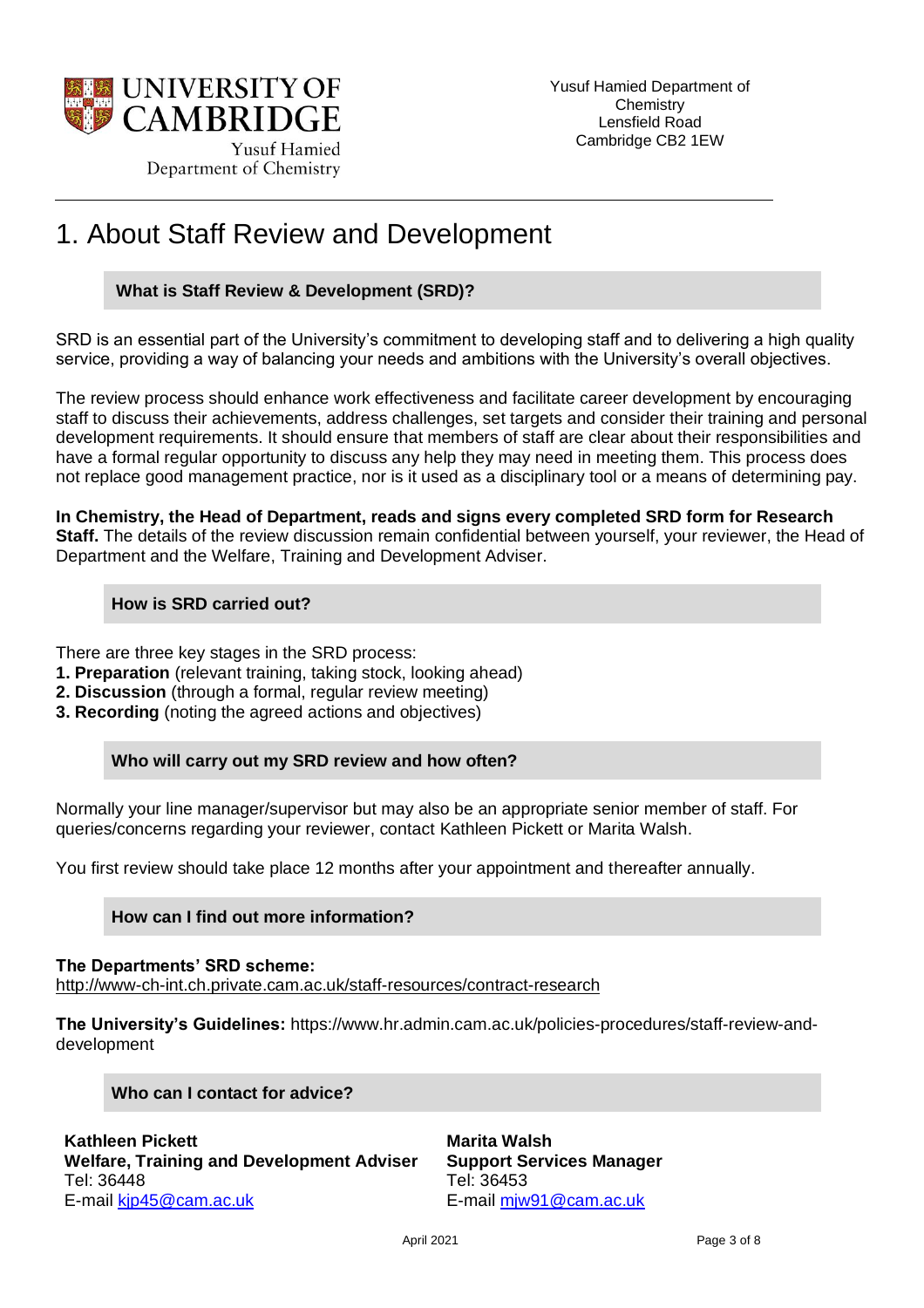

# 2. SRD in the Department

# **2a. SRD Process: 5 Easy Steps!**

The following is a simple guide to SRD in the Department:

#### **1. Reviewee and Line Manager receive reminder for SRD meeting**

#### **2. Reviewee/Reviewer agree suitable date, time and location for the SRD meeting**

**Tip:** Allow at least one hour for the meeting and sufficient time for any SRD training you need to attend and the completion of the review meeting preparatory work.

#### **3. Reviewee/Reviewer prepare for the SRD meeting**

**Tip:** The following SRD meeting preparation is strongly recommended:

#### **Reviewee**

- Attends SRD training for Reviewees if required
- Reads Section Four of this booklet: Information for the Reviewee
- Completes/returns the following forms to their Reviewer ahead of the meeting: **1. Self Review**
	- **2. Additional Agenda Items**
- Brings all four SRD forms to the review meeting along with their generic role profile, CV and publications list.

#### **Reviewer**

- Attends SRD training for Reviewers if required
- Reads Section Four of this booklet: Information for the Reviewer
- Confirms any further items for the meeting by returning the following form to their Reviewee ahead of their meeting:
	- **2. Additional Agenda Items**

# **4. SRD meeting takes place**

**Required:** Reviewee/Reviewer complete and sign the following forms at the end of or shortly after the review meeting**:** 

- **3. PD25: Staff Review and Development Record**
- **4. PD26: Personal Development Plan**

#### **5. Shortly after the SRD meeting**

**Required:** Reviewee/Reviewer send original completed and signed forms marked 'Confidential' to Kathleen Pickett to: seek review/signature from the Head of Department, monitor for training and HR purposes and retain in the Reviewees personnel file.

Ideally this would include all four SRD forms but MUST include:

- **3. PD25: Staff Review and Development Record**
- **4. PD26: Personal Development Plan**

**Tip:** Reviewee/Reviewer should both keep a copy of these documents.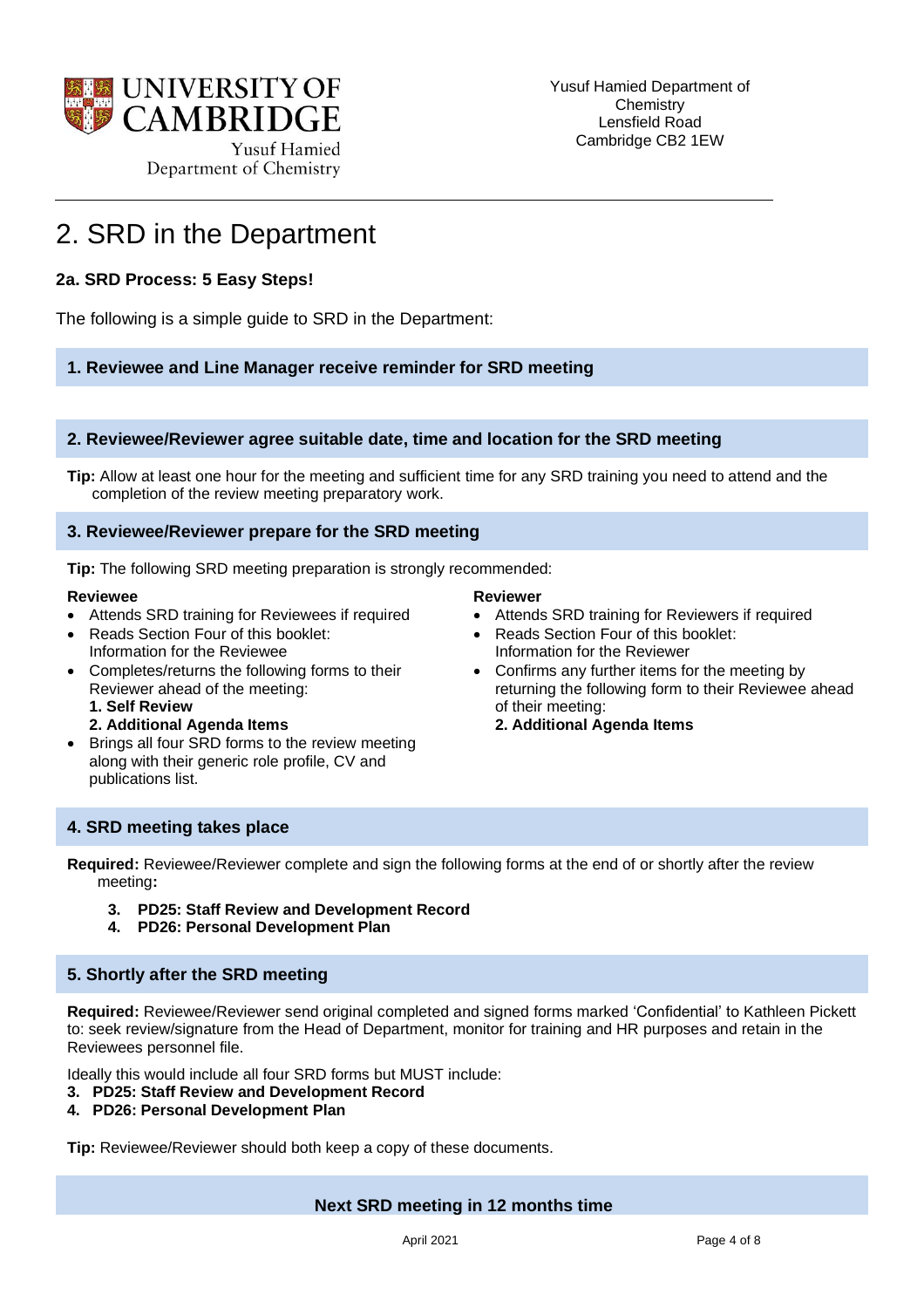

# **2b. SRD Resources**

SRD training and booklets for Reviewees and Reviewers along with the following SRD forms form the basis of the Department's SRD process.

All are available on the Department intranet here:

<http://www-ch-int.ch.private.cam.ac.uk/staff-resources/contract-research>

| <b>SRD Forms</b>                                | <b>Completed</b><br>by | When                                                                |
|-------------------------------------------------|------------------------|---------------------------------------------------------------------|
| 1. Self Review Form (Optional)                  | Reviewee               | Before the Review Meeting                                           |
| 2. Additional Agenda Items (Optional)           | Reviewee               | One week before the Review<br>Meeting                               |
|                                                 | Reviewer               | Two days before the Review<br>Meeting                               |
| 3. PD25: Staff Review and Development<br>Record | Reviewer/<br>Reviewee  | At/after the Review Meeting                                         |
| 4. PD26: Personal Development Plan              | Reviewee               | At/after the Review Meeting<br>and throughout the review<br>period. |

# 3. Information for the Reviewer

# **3a. A good review meeting involves:**

| <b>Measurement</b>               | - Assessing progress against agreed targets and objectives and behaviour<br>and attitudes against the Department's values.                                                                                     |
|----------------------------------|----------------------------------------------------------------------------------------------------------------------------------------------------------------------------------------------------------------|
| <b>Feedback</b>                  | - Providing information to individuals on their progress and on what is<br>required to continue to perform well in the future                                                                                  |
| <b>Positive</b><br>reinforcement | - Emphasising what has been done well and making only constructive<br>criticism about what might be improved                                                                                                   |
| <b>Exchange of</b><br>views      | - An open and honest exchange of views about what has happened, how<br>the reviewee can improve their working methods, the support they need<br>to achieve this and their aspirations for their future career. |
| <b>Agreement</b>                 | - Jointly coming to an understanding about what needs to be done to<br>improve and sustain performance generally and overcome any issues.                                                                      |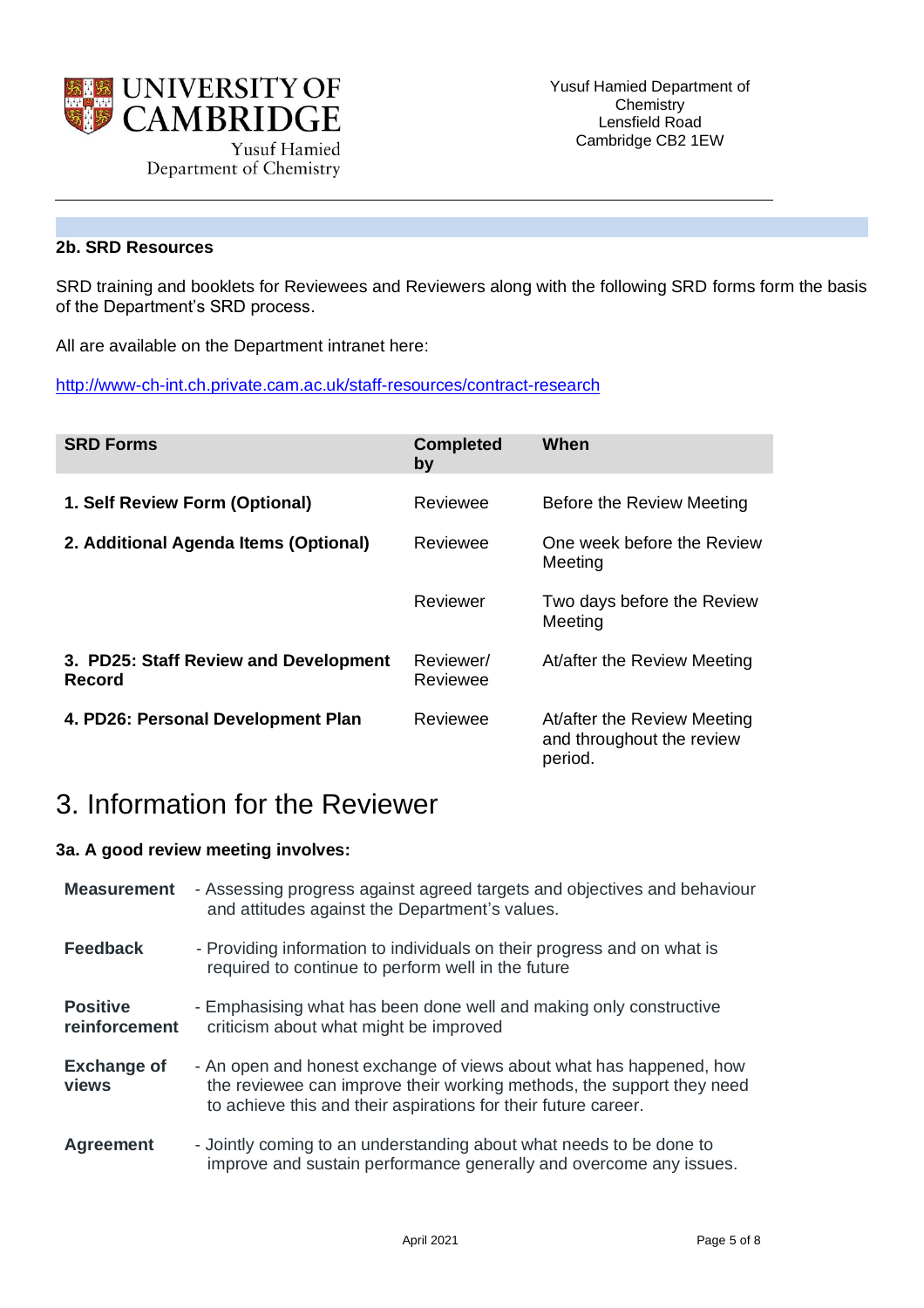

Department of Chemistry

#### **3b. Preparing for a review meeting**

• Attend the University's 'Staff Review and Development for Reviewers' if you are new to reviewing and/or have not received similar training:

<http://www.training.cam.ac.uk/cppd/course/cppd-staffreview2>

- Agree the review meeting with plenty of notice. Agree a place and time where you will not be interrupted. Set aside at least one hour for the meeting.
- Encourage the Reviewee to prepare well. Ask them to complete the Self Review form and pass this on to you at least one full week before the review.
- Let the Reviewee know a minimum of two days in advance of the review if there are any additional points that you would like to add to the meeting agenda (for the Draft Agenda, see Section 4).
- Read the Reviewees generic role description, project plan (if appropriate), self-review and any previous review forms, objectives and information before the meeting. Consider the following:
	- o How well the individual has progressed since the last meeting
	- $\circ$  The extent to which any agreed development plans from the last meeting have been implemented
	- $\circ$  The feedback to be given at the meeting and the evidence that will be used to support it
	- $\circ$  The factors that have affected performance, both within and outside the individual's control
	- o The points for discussion on the possible actions that could be taken by both parties to develop or improve performance
	- o Potential directions the individual's career might take
	- o Possible objectives for the next review period.

#### **Generic role descriptions for research positions can be found here:**

[https://www.hr.admin.cam.ac.uk/pay-benefits/grading/grading/role-template-library/generic-role](https://www.hr.admin.cam.ac.uk/pay-benefits/grading/grading/role-template-library/generic-role-profiles)[profiles](https://www.hr.admin.cam.ac.uk/pay-benefits/grading/grading/role-template-library/generic-role-profiles)

• For those conducting multiple reviews, plan ahead and avoid fitting them all into a short period of time.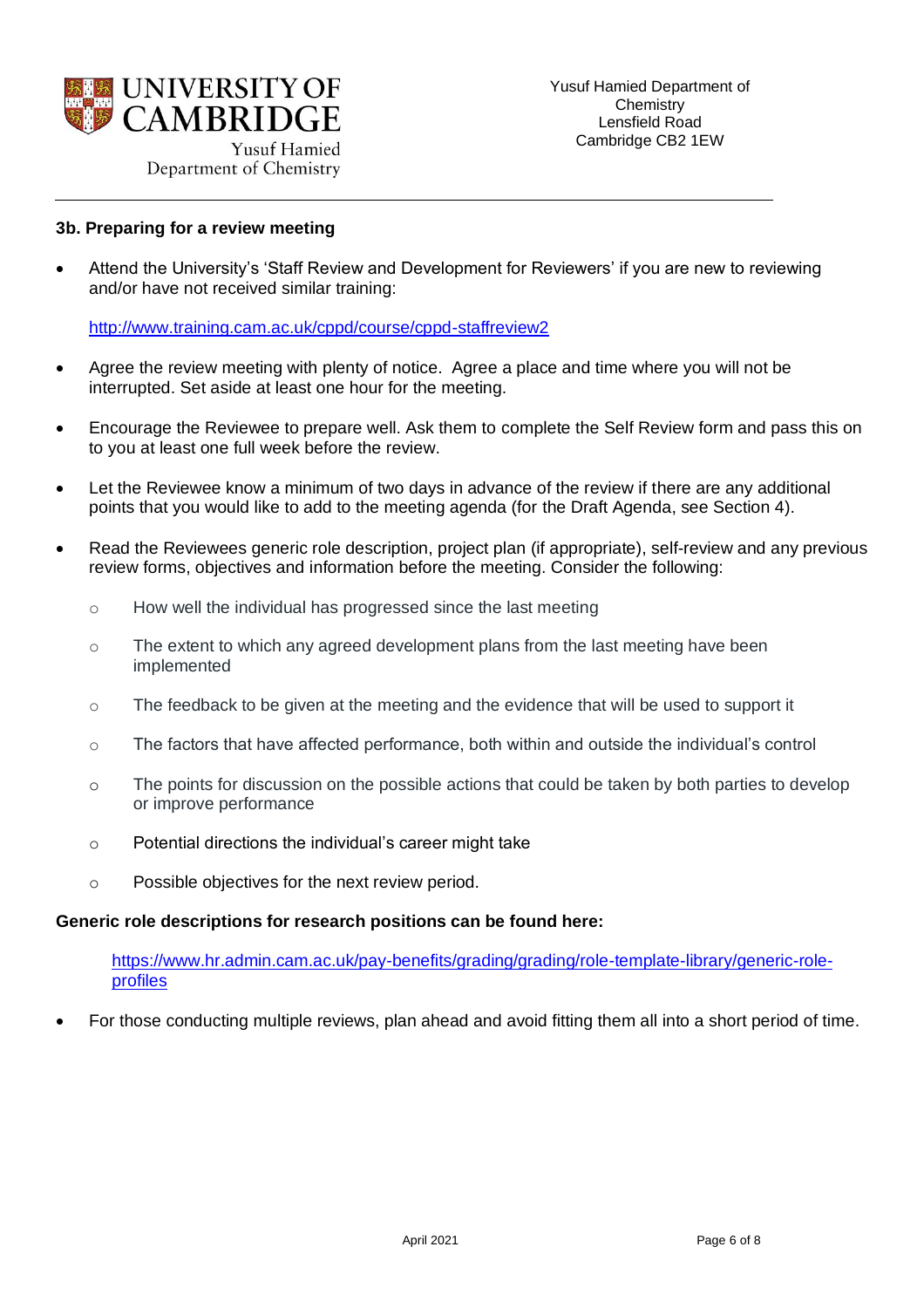

Department of Chemistry

#### **3c. During a review meeting**

- Come to the review meeting prepared and ready for the Reviewee at the agreed time.
- The Self Review form is the baseline for the discussion and it is important to have read it thoroughly, noting any key points you would like to discuss.
- Set an appropriate tone, establish an atmosphere of equality.
- Outline the purpose of the meeting and the agreed agenda at the start of the review.
- Avoid starting the meeting on a controversial point.
- Let the Reviewee talk freely about his/her own role and encourage self-assessment of perceived strengths and areas for improvement
- If you have to raise points of areas for improvement, limit them to only two or three during the meeting and ensure you give **specific** examples rather than broad generalisations.
- Use open questions to get coverage in breadth and ensure that the Reviewee knows that you are interested and listening.
- Use closed questions for checking facts.
- Take notes. Tell the Reviewee that you are going to do this but avoid doing this when sensitive issues are being discussed.
- Summarise at the end of each point and at the end of the meeting. Make sure that points of action are agreed and who is responsible for that action.
- Set SMART objectives:

Clear objectives are key to the SRD scheme. They give a precise forecast of required achievements at some point in the future. By using the SMART formula below you can agree objectives with your Reviewee that have been thoroughly thought through.

Encourage the Reviewee to identify and own the objectives because they are likely to be more committed to them.

#### **S pecific - What do you really want to do?**

Sometimes we set enormous generalised goals and wonder why we don't achieve them. A clear and concise objective keeps us focussed and has much more chance of success.

#### **M easurable - How will you know when you have got there?**

Referred to as "success criteria". You need some indications that help you recognise the achievement of your objective.